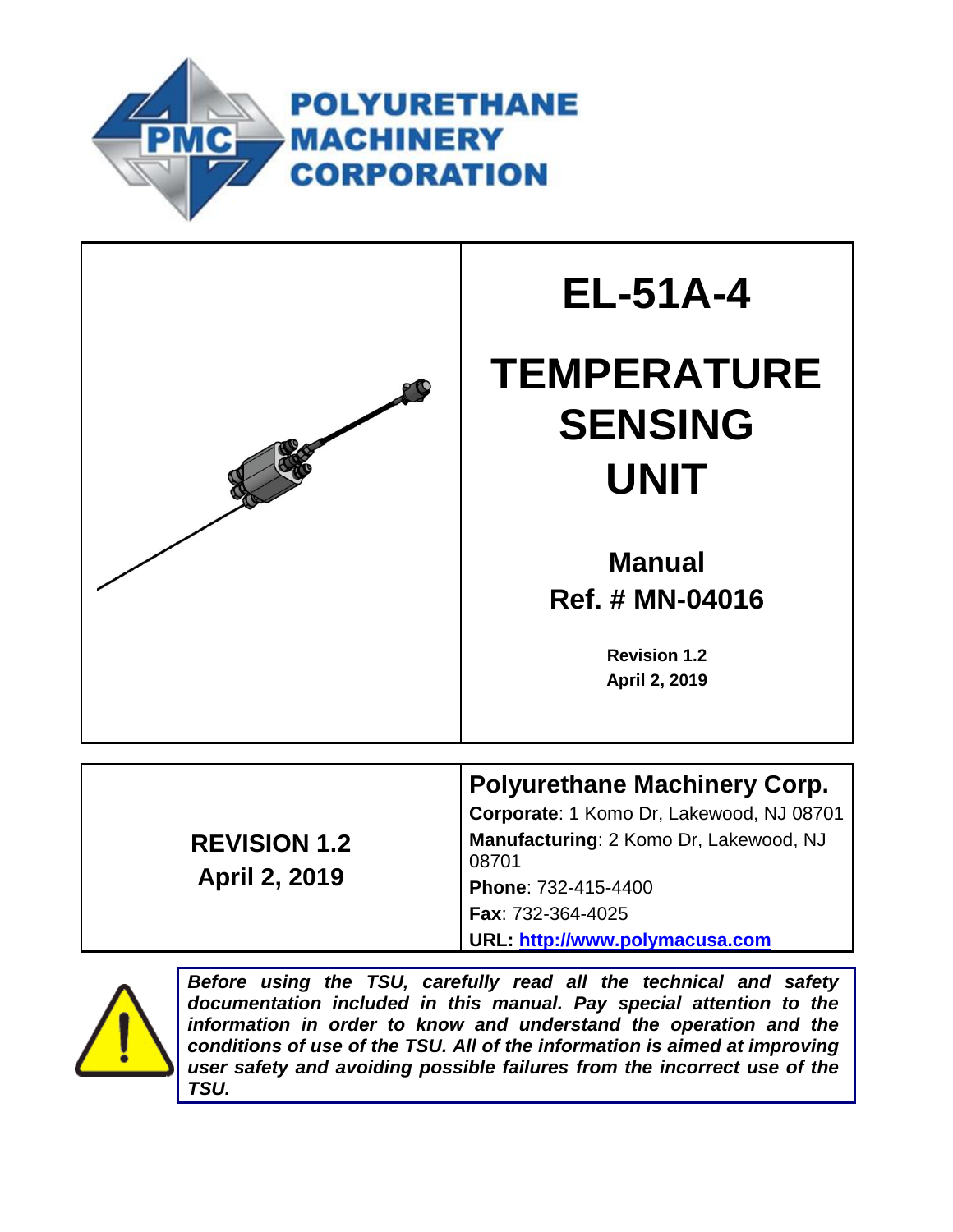

# TABLE OF CONTENTS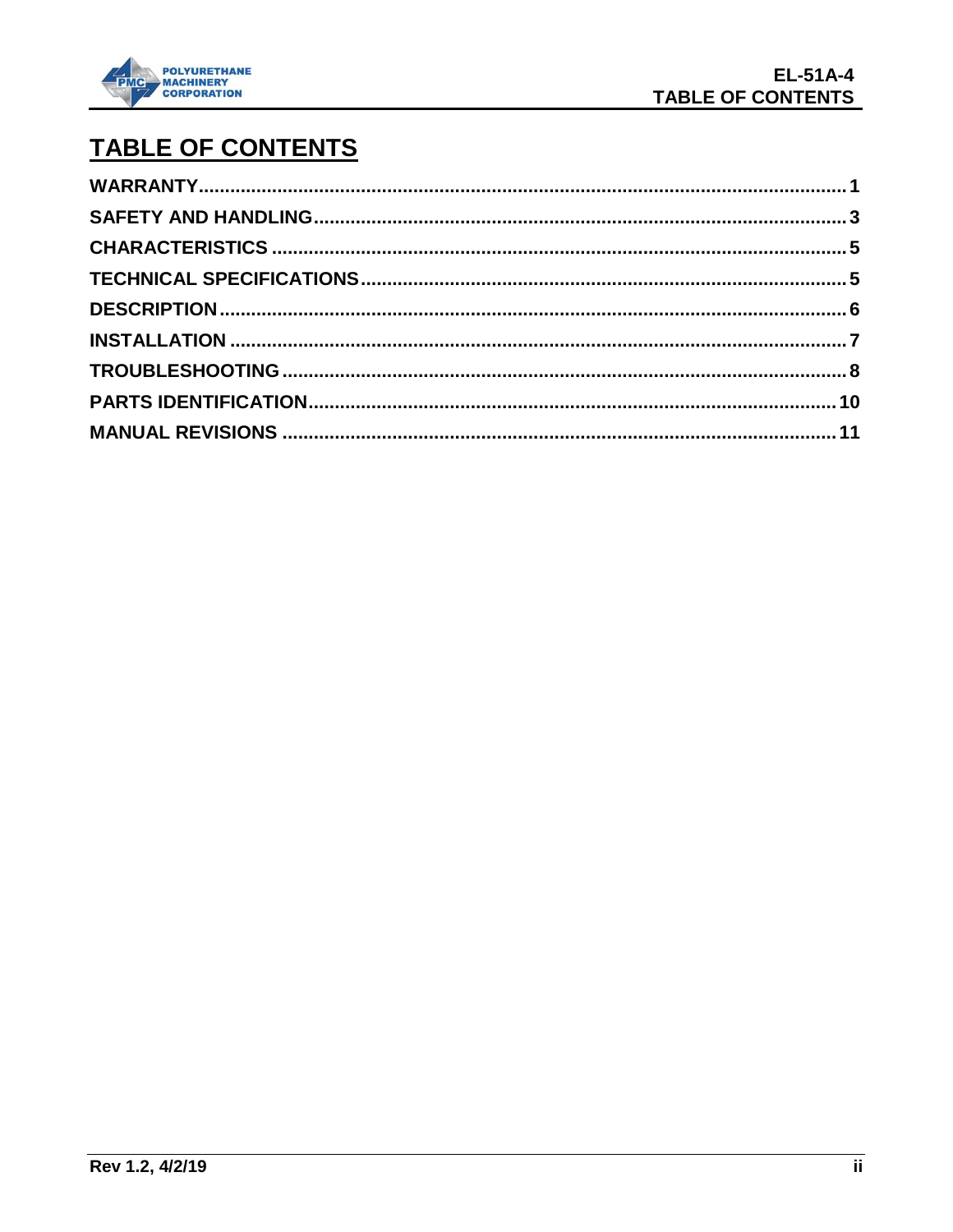

### <span id="page-2-0"></span>**WARRANTY**

Polyurethane Machinery Corporation (hereinafter "PMC") provides this **LIMITED WARRANTY** (hereinafter "Warranty") to the original purchaser (hereinafter "Customer") covering this equipment and the original PMC manufactured accessories delivered with the equipment (hereinafter "Product") against defects in material or workmanship of the Product (hereinafter "Defect" or "Defective") for a period of one (1) year from the date of first purchase as shown on the original PMC invoice (hereinafter "Warranty Period").

If during the Warranty Period under normal use, the Product is suspected by Customer to be Defective in material or workmanship, it is Customer's responsibility to contact PMC and return the Product to PMC as directed by PMC, freight prepaid. If PMC determines that the Product is Defective and that such Defect is covered by this Warranty, PMC will credit Customer for the reasonable freight charges incurred by Customer in returning the Defective Product to PMC, and PMC (or its authorized agent) will, at PMC's option, repair or replace the Product, subject to the following:

Original Invoice: The original invoice must be kept as proof of the date of first sale and the Product serial number. The Warranty does not cover any Product if the Original Invoice appears to have been modified or altered, or when the serial number on the Product appears to have been altered or defaced.

Product Maintenance: It is the Customer's responsibility to maintain the Product properly. See your maintenance schedule and owner's manual for details. The Warranty does not cover an improperly maintained Product.

Non-PMC Components and Accessories: Non-PMC manufactured components and accessories that are used in the operation of the Product are not covered by this Warranty. Such components and accessories shall be subject to the warranty offered to the Customer, if any, by the original manufacturer of such component or accessory.

Other Warranty Exclusions: The Warranty does not cover any Product that PMC determines has been damaged or fails to operate properly due to misuse, negligence, abuse, carelessness, neglect, or accident. By way of example only, this includes:

- Normal wear and tear.
- Improper or unauthorized installation, repair, alteration, adjustment or modification of the product.
- Use of heating devices, pumping equipment, dispensers, or other parts or accessories with the product that have not been approved or manufactured by PMC.
- Failure to follow the operating instructions and recommendations provided by PMC.
- Cosmetic damage.
- Fire, flood, "acts of God," or other contingencies beyond the control of PMC.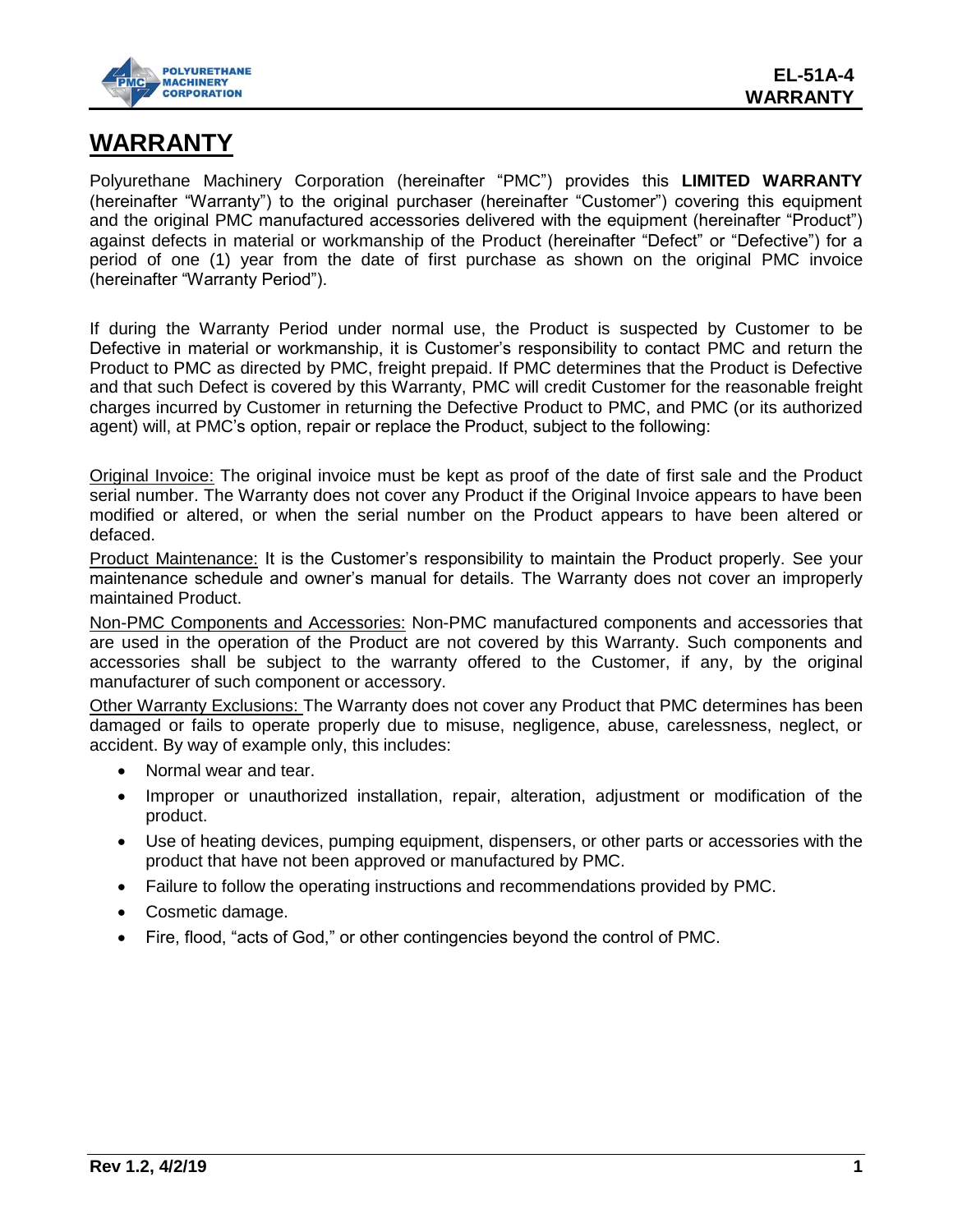

**THE WARRANTY DESCRIBED HEREIN IS THE EXCLUSIVE REMEDY FOR THE CUSTOMER AND IS IN LIEU OF ALL OTHER WARRANTIES, EXPRESS, IMPLIED, STATUTORY OR OTHERWISE, AND THE IMPLIED WARRANTIES OF MERCHANTABILITY AND FITNESS FOR A PARTICULAR PURPOSE AND ALL OTHER WARRANTIES ARE HEREBY DISCLAIMED. TO THE FULLEST EXTENT PERMITTED BY LAW, PMC SHALL NOT BE RESPONSIBLE, WHETHER BASED IN CONTRACT, TORT (INCLUDING, WITHOUT LIMITATION, NEGLIGENCE), WARRANTY OR ANY OTHER LEGAL OR EQUITABLE GROUNDS, FOR ANY CONSEQUENTIAL, INDIRECT, INCIDENTAL, LOST PROFITS, SPECIAL, PUNITIVE OR EXEMPLARY DAMAGES, WHETHER TO PERSON OR PROPERTY, ARISING FROM OR RELATING TO THE PRODUCT, EVEN IF PMC HAS BEEN ADVISED OF THE POSSIBILITY OF SUCH LOSSES OR DAMAGES.**

Non-Warranty Service by PMC: If PMC determines that the suspected Defect of the Product is not covered by this Warranty, disposition of the Product will be made pursuant to the terms and conditions of PMC's written estimate on a time and materials basis.

Continuing Warranty for Products Repaired or Replaced under Warranty: Following the repair or replacement of a Product covered by this Warranty, such Product will continue to be subject to the original Warranty for the remainder of original Warranty Period or for three (3) months from the repair or replacement date, whichever is longer.

No Rights Implied: Nothing in the sale, lease or rental of any Product by PMC shall be construed to grant any right, interest or license in or under any patent, trademark, copyright, trade secret or other proprietary right or material owned by anyone; nor does PMC encourage the infringement of same.

Exclusive Warranty: This writing is the final, complete, and exclusive expression of the Warranty covering the Product. Any statements made by PMC, its employees or agents that differ from the terms of this Warranty shall have no effect. It is expressly understood that Customer's acceptance of this Warranty, by performance or otherwise, is upon and subject solely to the terms and conditions hereof, and any additional or different terms and conditions proposed or expressed by Customer or anyone, whether in writing or otherwise, are null and void unless specifically agreed to in writing by an Officer of PMC.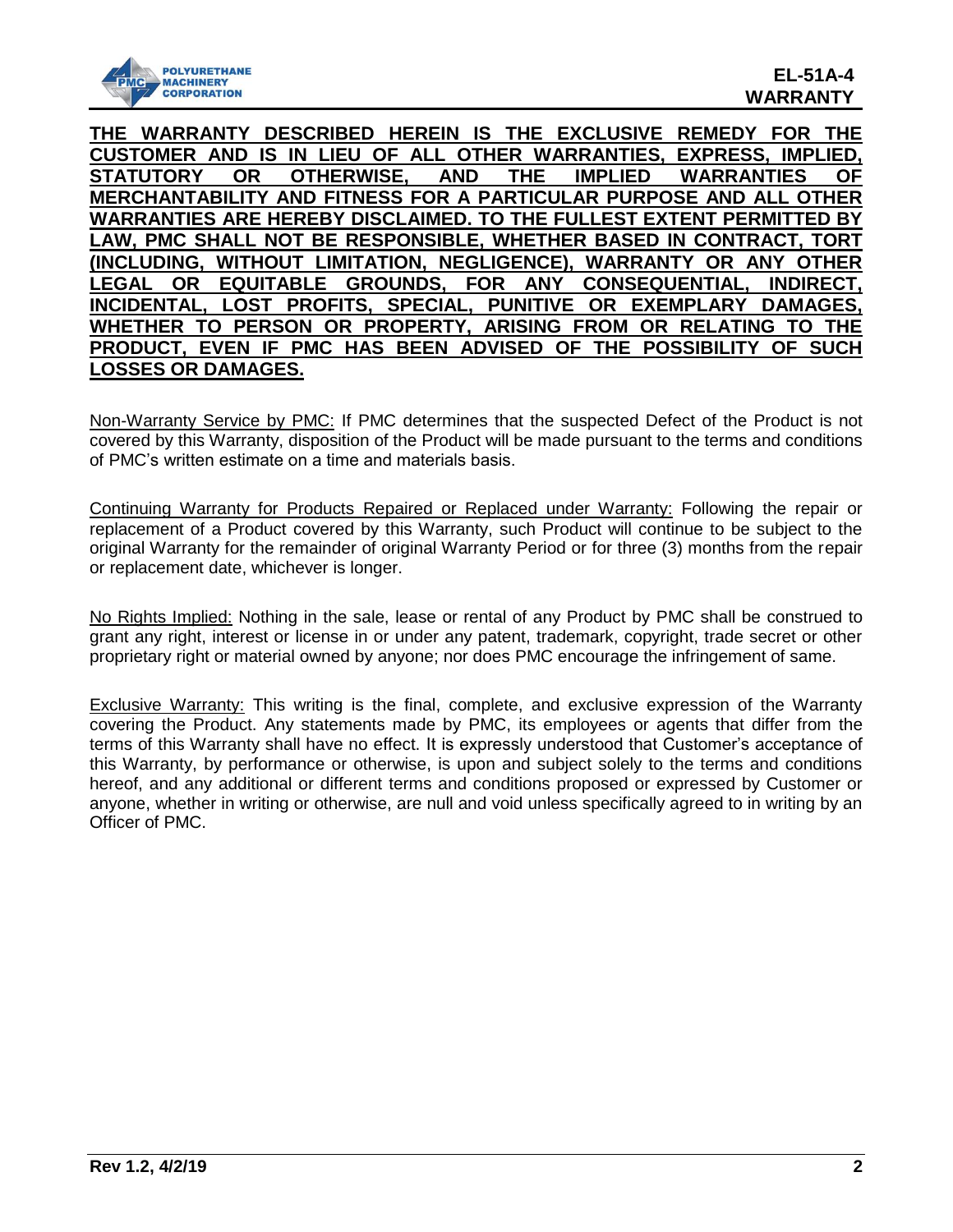

## <span id="page-4-0"></span>**SAFETY AND HANDLING**

This chapter contains important information on the safety, handling, and use of your TSU.



*Before using the TSU, carefully read all the technical and safety documentation included in this manual. Pay special attention to the information to know and understand the operation and the conditions of use of the TSU. All of the information is aimed at enhancing User Safety and avoiding possible failures derived from the incorrect use of the TSU.*

**WARNING!** Presents information to alert of a situation that might cause serious injuries if the instructions are not followed.

**CAUTION!** Presents information that indicates how to avoid damage to the Proportioner or how to avoid a situation that could cause minor injuries.

*NOTE!* Is relevant information of a procedure being carried out.

Careful study of this manual will enable the operator to know the characteristics of the TSU and the operating procedures. By following the instructions and recommendations contained herein, you will reduce the potential risk of accidents; you will provide a better opportunity for incident-free operation for a longer time, greater output, and the possibility of detecting and resolving problems quickly and simply.

Keep this Operations Manual for future consultation of useful information at all times. If you lose this manual, ask for a new copy from your PMC Distributor or go online and visit our web site at www.polymacusa.com.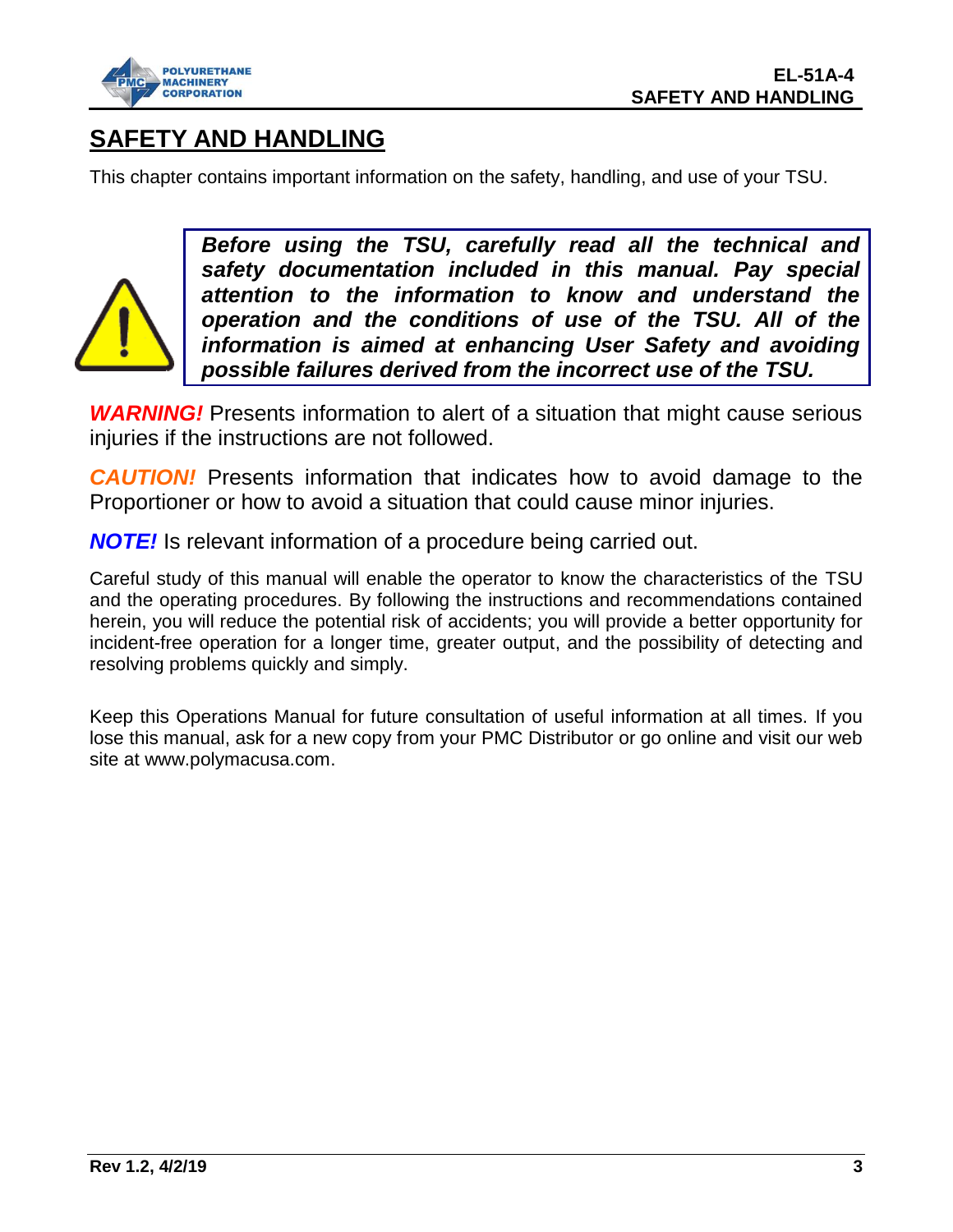

The TSU has been designed and built for the application of polyurea chemical systems, polyurethane foam chemical systems, and some two-component epoxy systems.

Always use liquids and solvents that are compatible with the unit. If in doubt, consult your PMC Distributor.

When working with the TSU, it is recommended that the operator wear suitable clothing and elements of personal protection, including, without limitation, gloves, protective goggles, safety footwear, and face masks. Use breathing equipment when working with the TSU in enclosed spaces or in areas with insufficient ventilation. The introduction and follow-up of safety measures must not be limited to those described in this manual. Before using the TSU, a comprehensive analysis must be made of the risks derived from the products to be dispensed, the type of application, and the working environment.



*To prevent possible injury caused by incorrect handling of the raw materials and solvents used in the process, carefully read the Safety Data Sheet (SDS) provided by your supplier.* 

*Deal with the waste caused according to current regulations.*



*To avoid damage caused by the impact of pressurized fluids, do not open any connection or perform maintenance work on components subject to pressure until the pressure has been completely eliminated.*

*Use suitable protection when operating, maintaining or being present in the area where the equipment is functioning. This includes, but is not limited to, the use of protective goggles, gloves, shoes and safety clothing and breathing equipment.*





*The equipment includes components that reach high temperatures and can cause burns. Hot parts of the equipment must not be handled or touched until they have cooled completely.*

*To prevent serious injury through crushing or amputation, do not work with the equipment without the safety guards installed on the moving parts. Make sure that all the safety guards are correctly reinstalled at the end of the repair or maintenance work of the equipment.*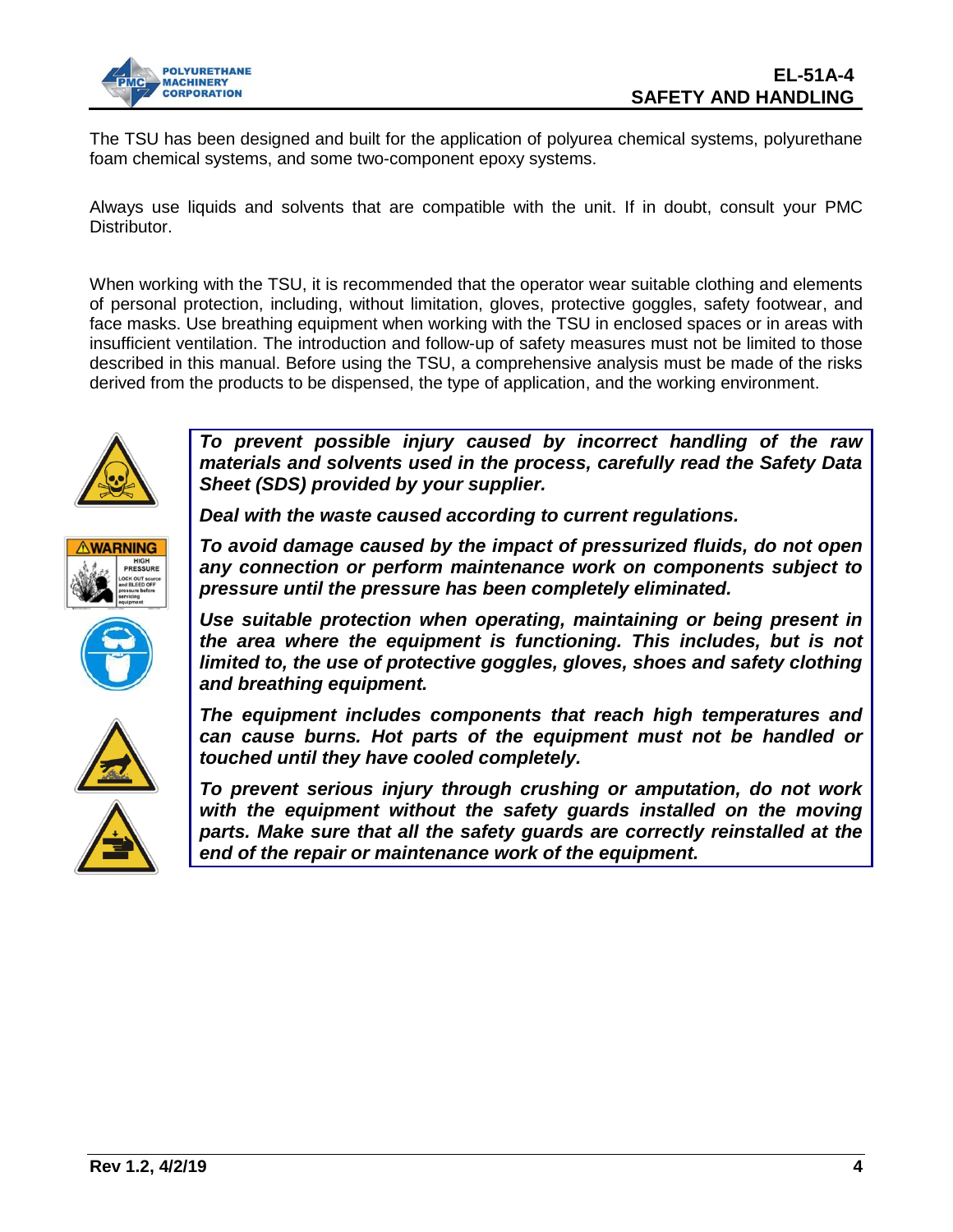

# <span id="page-6-0"></span>**CHARACTERISTICS**

- Accurate and precise
- Compact design
- Easy to install
- Low maintenance

# <span id="page-6-1"></span>**TECHNICAL SPECIFICATIONS**



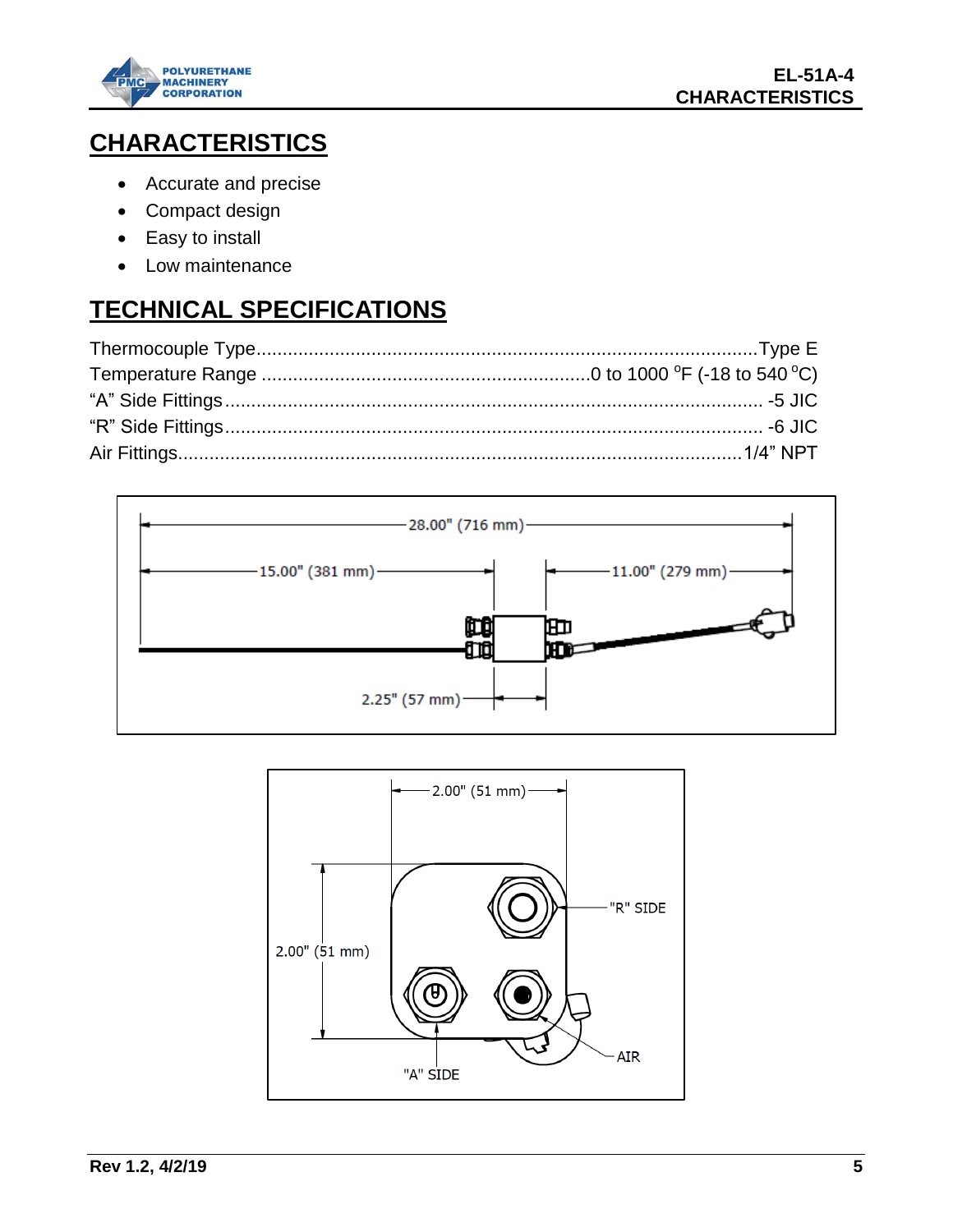

## <span id="page-7-0"></span>**DESCRIPTION**



- **A. Thermocouple Connector**
- **B. Flexible Metal Conduit**
- **C. "A" Side Inlet Fitting**
- **D. "A" Side Outlet Fitting**
- **E. Sensing Wire**
- **F. "R" Side Inlet Fitting**
- **G. TSU Body**
- **H. "R" Side Outlet Fitting**
- **I. Air Inlet Fitting**
- **J. Air Outlet Fitting**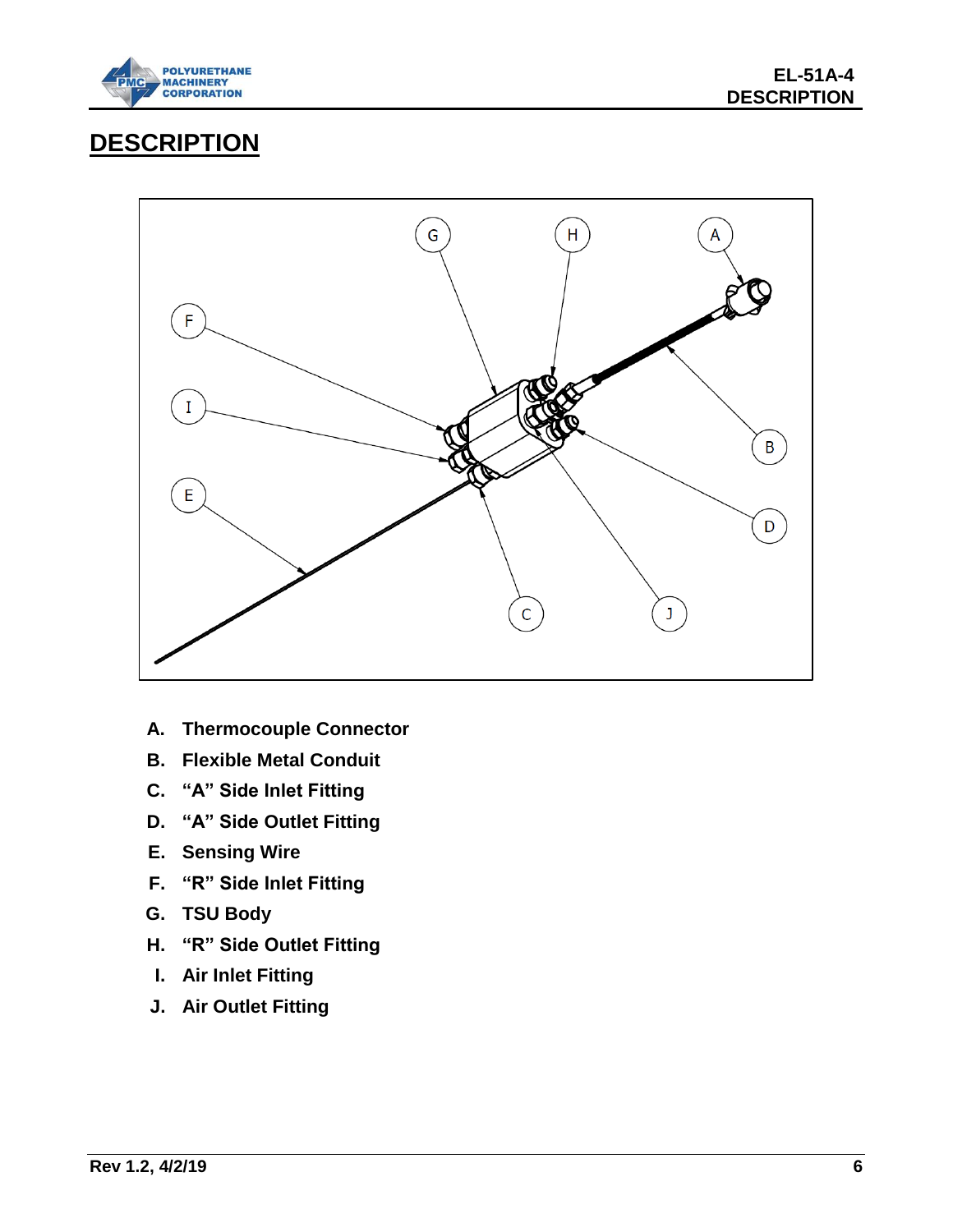

## <span id="page-8-0"></span>**INSTALLATION**

**CAUTION!** Connecting the TSU between the first and second section of Heated Hose results in the TSU sensing the material temperature exiting the Heater and not the inside of the Heated Hose near the Spray Gun.

**CAUTION!** To protect the TSU sensor, pay special attention not to kink or excessively bend the Heated Hoses. Do not coil the Heated Hoses with a diameter of less than 4 feet (1.22 meters).



\*Recommended order of connections

- 1. It is recommended that the TSU be installed between the **last section of Heated Hose** and **the Gun Whip**.
- 2. Before fastening all hoses, install the insulation (not shown) onto the hoses.
- 3. Carefully straighten the sensing wire and insert it into the Iso (A) Heated Hose
- 4. Tighten all fluid fittings with appropriate sized open-end wrenches.
- 5. Secure the thermocouple connectors
- 6. Slide the insulation over the TSU.





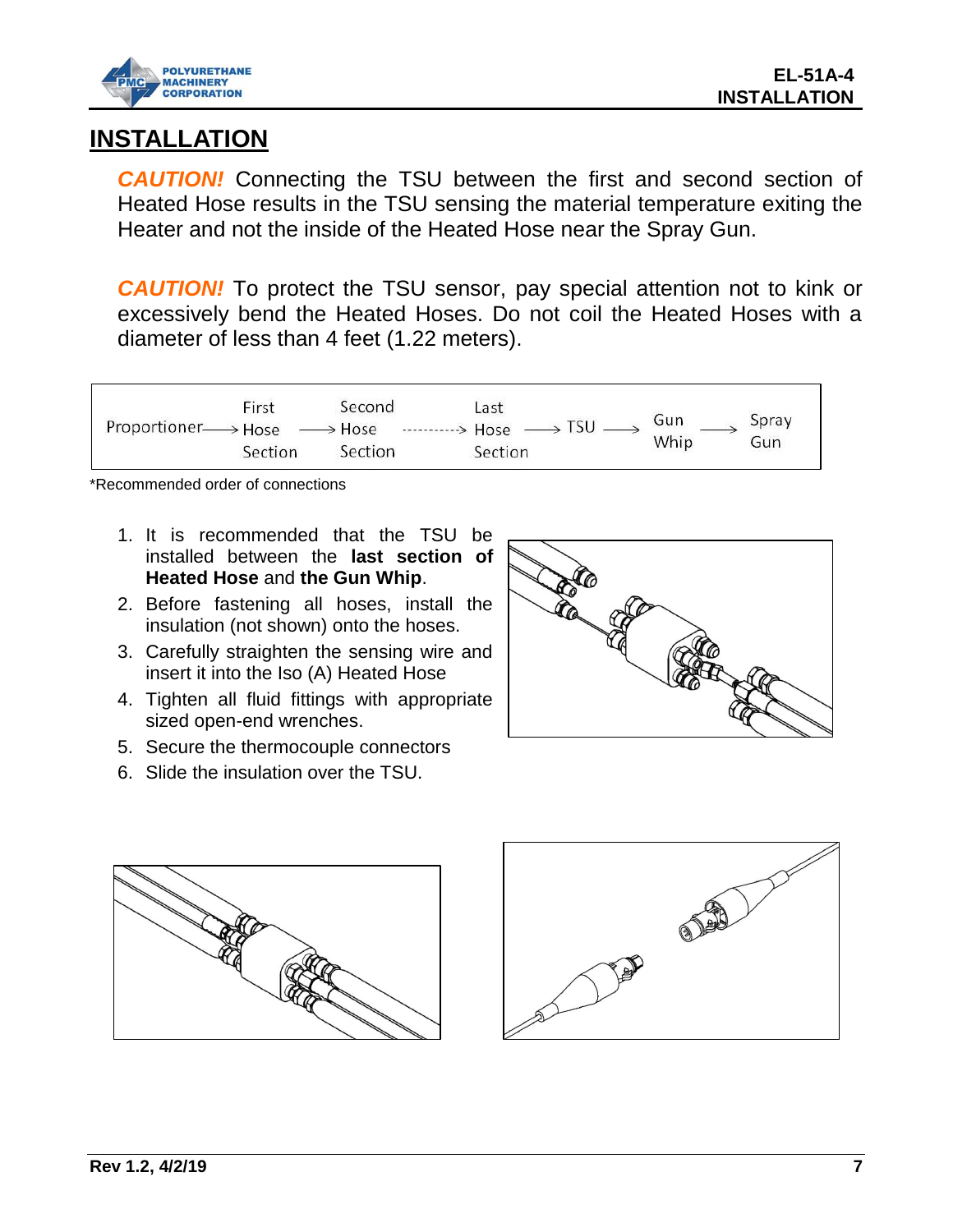

## <span id="page-9-0"></span>**TROUBLESHOOTING**

This chapter contains information on possible faults that may interrupt the operation of the TSU. The information provided will serve as a guideline to detect and resolve problems. In any case, feel free to contact your authorized PMC Distributor, where a qualified technician will advise you.

**CAUTION!** All repairs performed by unqualified personnel or the use of spares other than originals may cause damage to the unit and put the operator at risk.



*To prevent possible injury caused by incorrect handling of the raw materials and solvents used in the process, carefully read the safety data sheet provided by your supplier.* 

**ARNING** 

*Deal with the waste caused according to current regulations.*

*To avoid damage caused by the impact of pressurized fluids, do not open any connection or perform maintenance work on components subject to pressure until the pressure has been completely eliminated.*



*Use suitable protection when operating, maintaining or being present in the area where the equipment is functioning. This includes, but is not limited to, the use of protective goggles, gloves, shoes and safety clothing and breathing equipment.*



*The equipment includes components that reach high temperatures and can cause burns. Hot parts of the equipment must not be handled or touched until they have cooled completely.*



*To prevent serious injury through crushing or amputation, do not work with the equipment without the safety guards installed on the moving parts. Make sure that all the safety guards are correctly reinstalled at the end of the repair or maintenance work of the equipment.*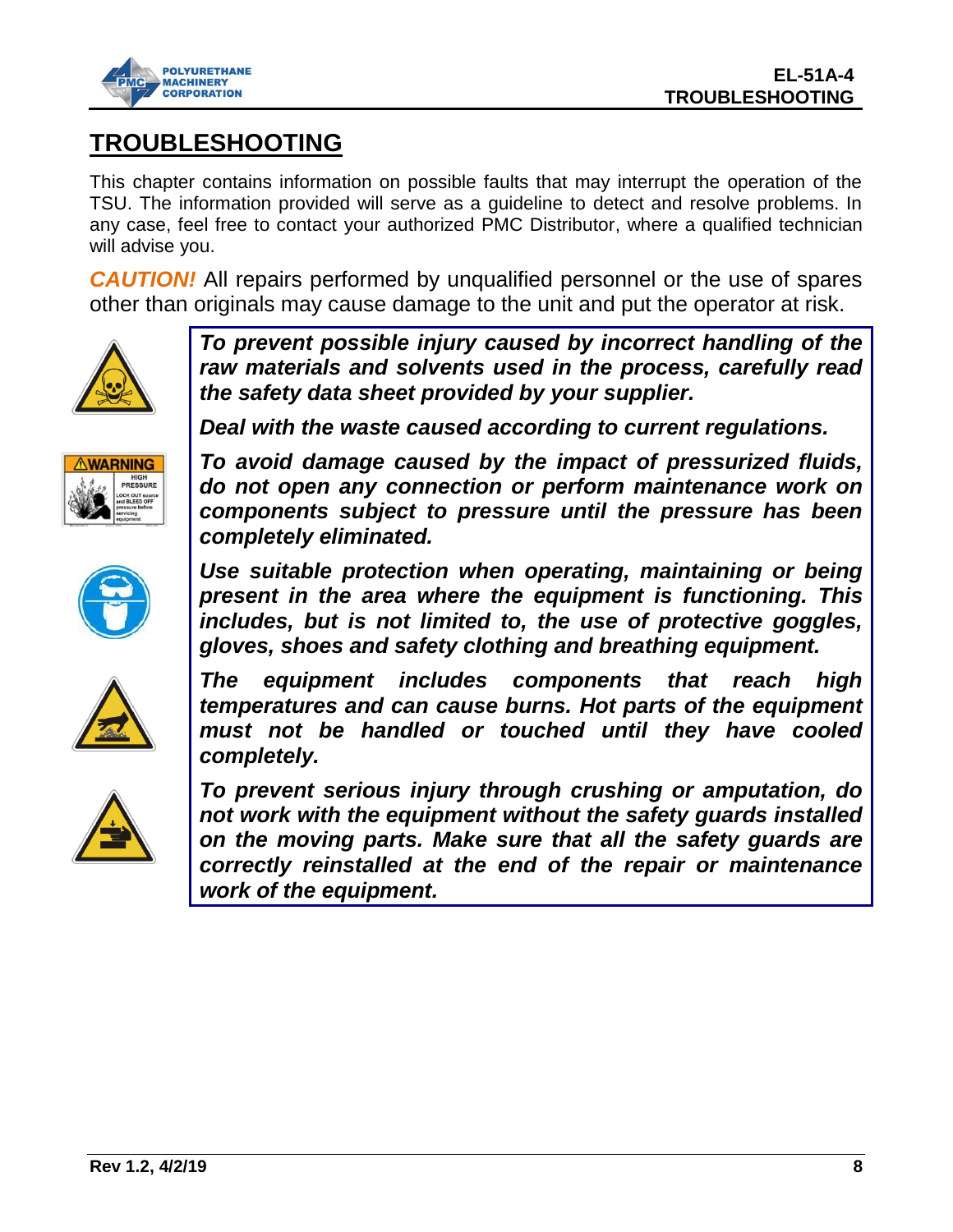

#### **PROBLEM**

Hose does not heat and the display on the controller shows a flashing error message: "EEEE" on the Auber controller, "SbEr" on the Eaton controller, or "S.ERR" on the Omron controller.

#### **SOLUTIONS**

1. Check the thermocouple terminals (TC+ and TC-) on the heater controller for loose wires and improper connections. There should be a purple wire connected to the TC+ Terminal and a red wire connected to the TC- Terminal. See Table 1 below for terminal connections for each type of controller.

#### *Table 1: Heater Controller Terminals and Thermocouple Wire Connections*

|                            | <b>AUBER</b> | EATON       | <b>OMRON</b> |
|----------------------------|--------------|-------------|--------------|
| TC+ Terminal (Purple Wire) | Terminal 7   | Terminal 9  | Terminal 12  |
| TC- Terminal (Red Wire)    | Terminal 6   | Terminal 10 | Terminal 11  |

#### **If connections are secure, move to the next step.**

2. Remove the transformer cover and ensure the thermocouple wires are secure to the harness going up to the controller.

#### **If connections are secure, move to the next step.**

3. Disconnect the wire from the TSU and connect it directly to the thermocouple harness coming out of the hose transformer.

**If the controller still shows the error code, replace the hose thermocouple.** 

**If the error code goes away and temperature is now shown on the display of the controller, then all the TSU harnesses from the TSU to the transformer need to be checked for loose connectors or one or more of the harnesses are defective.**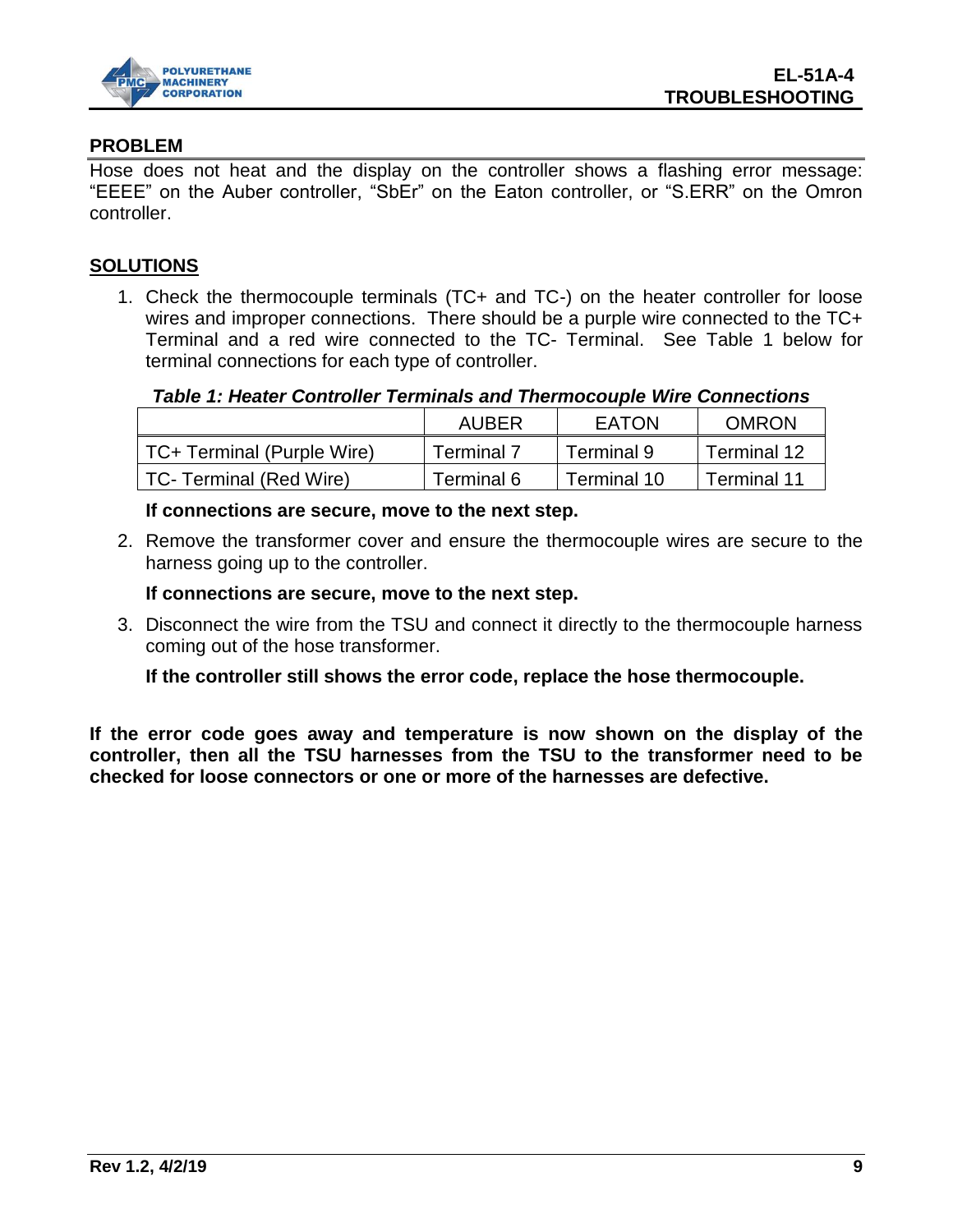

# <span id="page-11-0"></span>**PARTS IDENTIFICATION**



| <b>EL-51A-4</b> |            |                    |                                |
|-----------------|------------|--------------------|--------------------------------|
| <b>ITEM</b>     | <b>QTY</b> | <b>PART NUMBER</b> | <b>DESCRIPTION</b>             |
| 1               | 1          | $FL-51A-2$         | <b>FLEX THERMOCOUPLE</b>       |
| $\overline{2}$  | 1          | EL-00051A-3        | 1/8 X #4 JIC FEM SWIVEL FTG    |
| 3               | 1          | EL-00051A-4        | 1/4 X #5 JIC MALE FTG          |
| 4               | 1          | EL-00051A-5        | 1/4 X #6 JIC FEMALE SWIVEL FTG |
| 5               | 1          | EL-00051A-6        | 1/4 X #6 JIC MALE FTG          |
| 6               | 1          | EL-00051A-7        | 1/4 X #5 JIC FEMALE SWIVEL FTG |
| 7               | 1          | EL-00051A-8        | <b>INSULATION</b>              |
| 8               | 1          | EL-00051A-9        | <b>TSU WITH AIR</b>            |
| 9               | 1          | EL-00051A-10       | 1/4 MNPT X 1/4 FNPT SWIVEL     |
| 10              | 1          | GP-00100-1         | 1/4 PIPE NIPPLE                |